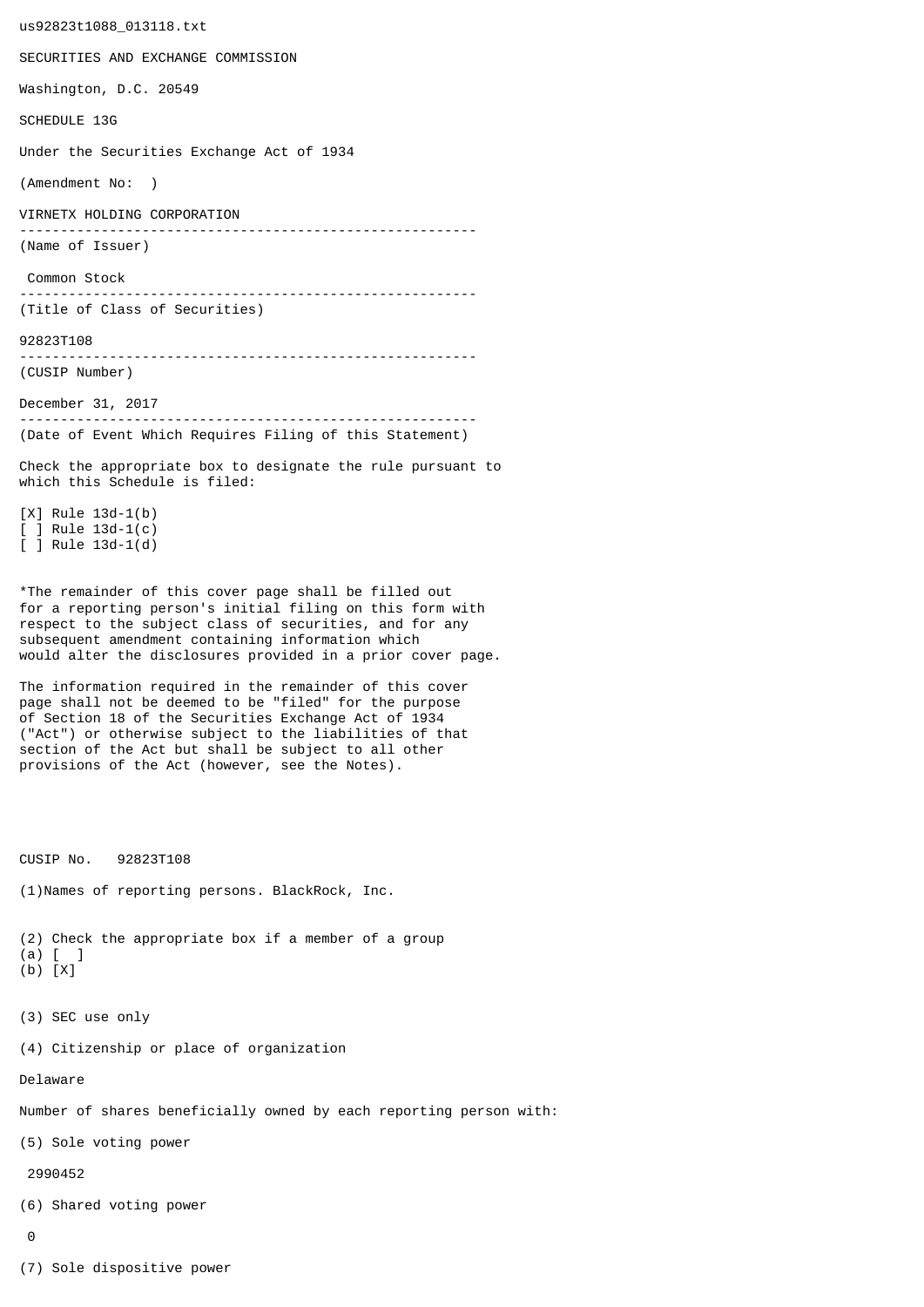```
 3056478
(8) Shared dispositive power
 \Omega(9) Aggregate amount beneficially owned by each reporting person
  3056478
(10) Check if the aggregate amount in Row (9) excludes certain shares
(11) Percent of class represented by amount in Row 9
  5.2%
(12) Type of reporting person
HC
Item 1.
Item 1(a) Name of issuer:
                                -----------------------------------------------------------------------
VIRNETX HOLDING CORPORATION
Item 1(b) Address of issuer's principal executive offices:
-----------------------------------------------------------------------
308 DORLA COURT SUITE 206
ZEPHYR COVE NV 89448
Item 2.
2(a) Name of person filing:
               ----------------------------------------------------------------------
BlackRock, Inc.
2(b) Address or principal business office or, if none, residence:
-----------------------------------------------------------------------
BlackRock Inc.
55 East 52nd Street
New York, NY 10055
2(c) Citizenship:
                            --------------------------------------------------------------------
 See Item 4 of Cover Page
2(d) Title of class of securities:
                                      -------------------------------------------------------------------
  Common Stock
2(e) CUSIP No.:
See Cover Page
Item 3.
If this statement is filed pursuant to Rules 13d-1(b), or 13d-2(b) or (c),
check whether the person filing is a:
[ ] Broker or dealer registered under Section 15 of the Act;
```
[ ] Bank as defined in Section 3(a)(6) of the Act;

[ ] Insurance company as defined in Section 3(a)(19) of the Act; [ ] Investment company registered under Section 8 of the

Investment Company Act of 1940;

[ ] An investment adviser in accordance with Rule  $13d-1(b)(1)(ii)(E)$ ;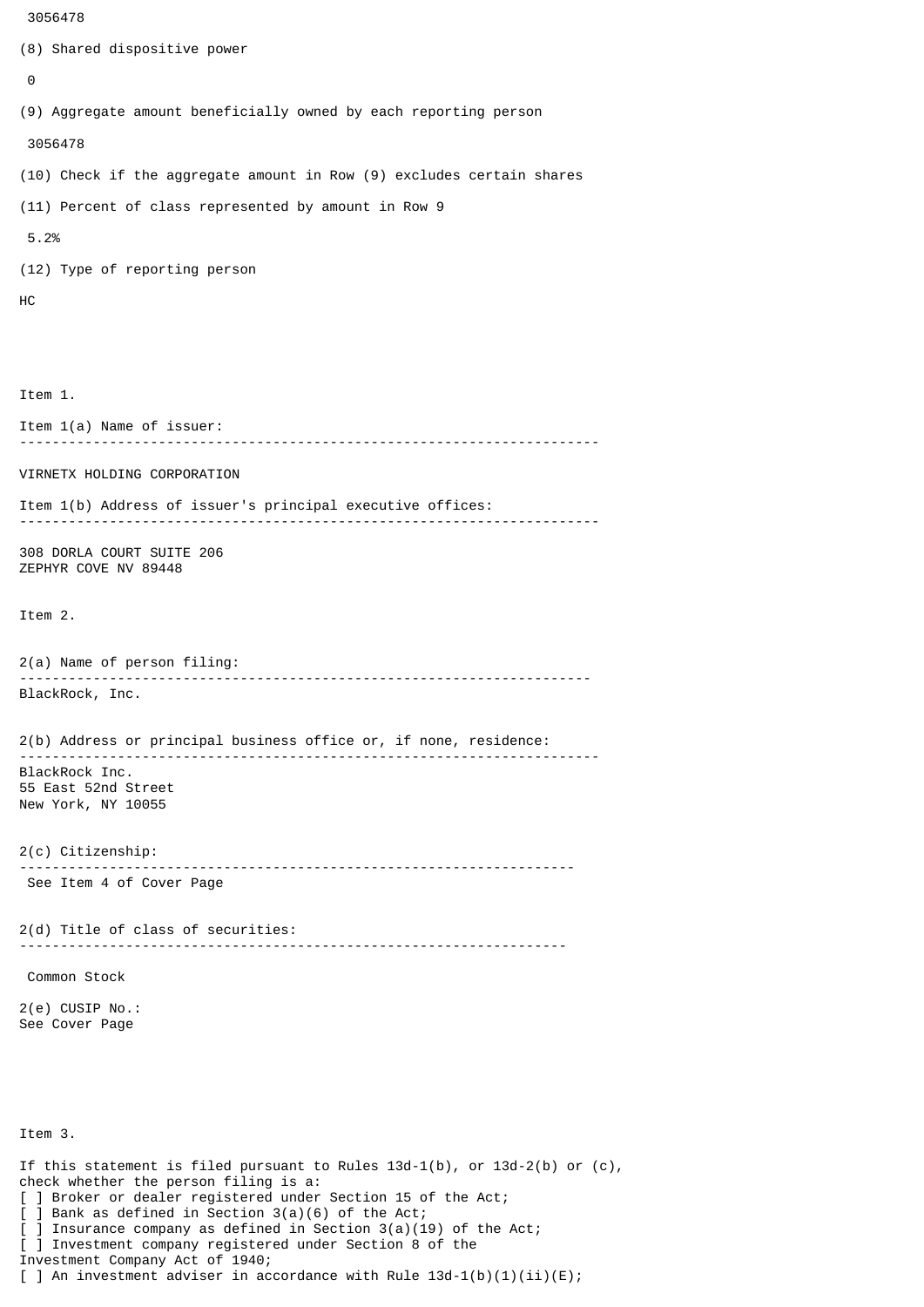[ ] An employee benefit plan or endowment fund in accordance with Rule  $13d-1(b)(1)(ii)(F);$ [X] A parent holding company or control person in accordance with Rule  $13d-1(b)(1)(ii)(G);$ [ ] A savings associations as defined in Section 3(b) of the Federal Deposit Insurance Act (12 U.S.C. 1813); [ ] A church plan that is excluded from the definition of an investment company under section  $3(c)(14)$  of the Investment Company Act of 1940; [ ] A non-U.S. institution in accordance with Rule  $240.13d-1(b)(1)(ii)(J);$  $[$  ] Group, in accordance with Rule 240.13d-1(b)(1)(ii)(K). If filing as a non-U.S. institution in accordance with Rule  $240.13d-1(b)(1)(ii)(J)$ , please specify the type of institution: Item 4. Ownership Provide the following information regarding the aggregate number and percentage of the class of securities of the issuer identified in Item 1. Amount beneficially owned: 3056478 Percent of class 5.2% Number of shares as to which such person has: Sole power to vote or to direct the vote 2990452 Shared power to vote or to direct the vote  $\Theta$ Sole power to dispose or to direct the disposition of 3056478 Shared power to dispose or to direct the disposition of  $\Omega$ Item 5.

Ownership of 5 Percent or Less of a Class. If this statement is being filed to report the fact that as of the date hereof the reporting person has ceased to be the beneficial owner of more than 5 percent of the class of securities, check the following [ ].

Item 6. Ownership of More than 5 Percent on Behalf of Another Person

 If any other person is known to have the right to receive or the power to direct the receipt of dividends from, or the proceeds from the sale of, such securities, a statement to that effect should be included in response to this item and, if such interest relates to more than 5 percent of the class, such person should be identified. A listing of the shareholders of an investment company registered under the Investment Company Act of 1940 or the beneficiaries of employee benefit plan, pension fund or endowment fund is not required.

 Various persons have the right to receive or the power to direct the receipt of dividends from, or the proceeds from the sale of the common stock of VIRNETX HOLDING CORPORATION. No one person's interest in the common stock of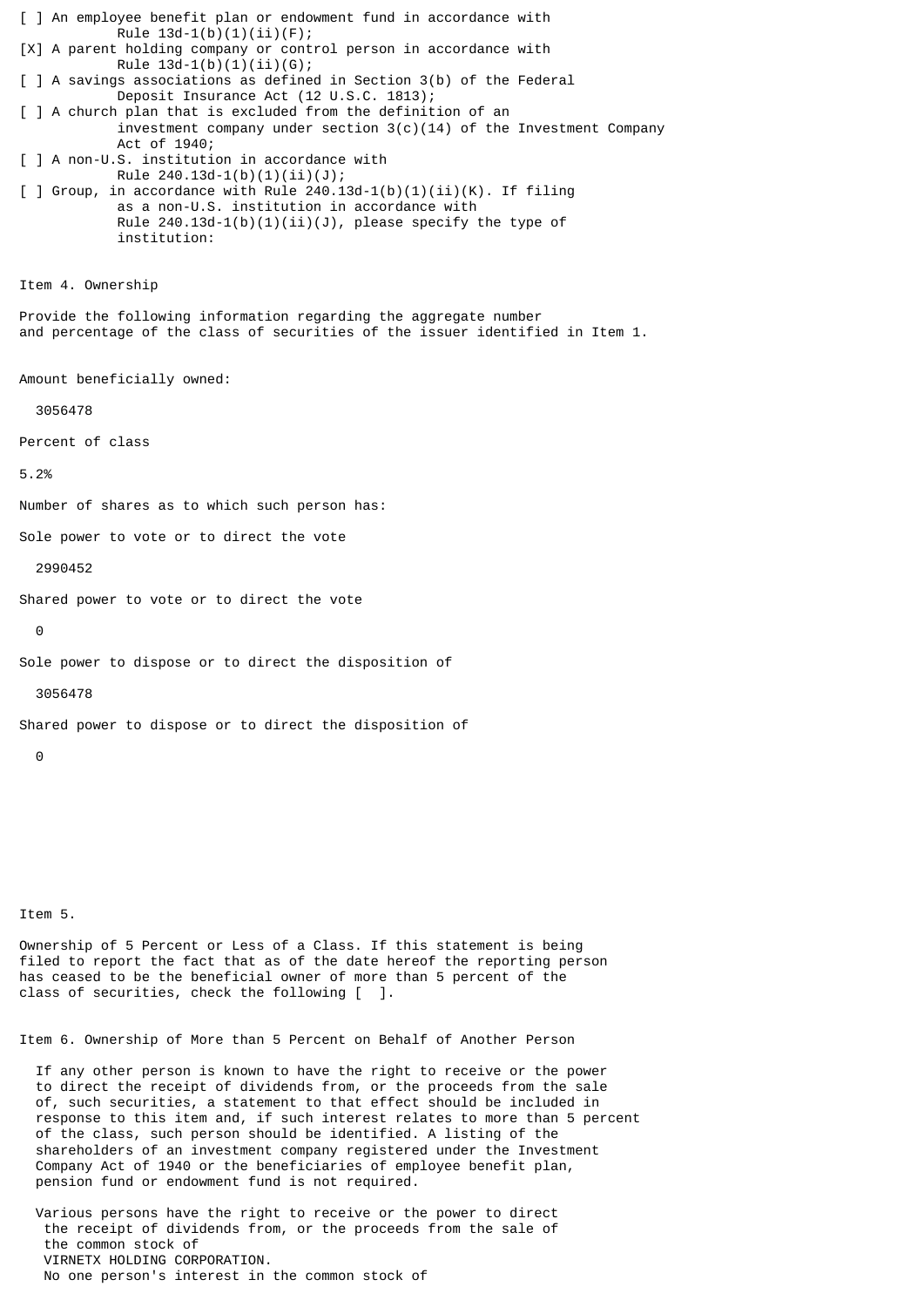VIRNETX HOLDING CORPORATION is more than five percent of the total outstanding common shares.

Item 7. Identification and Classification of the Subsidiary Which Acquired the Security Being Reported on by the Parent Holding Company or Control Person.

See Exhibit A

Item 8. Identification and Classification of Members of the Group

If a group has filed this schedule pursuant to Rule  $13d-1(b)(ii)(J)$ , so indicate under Item 3(j) and attach an exhibit stating the identity and Item 3 classification of each member of the group. If a group has filed this schedule pursuant to Rule  $13d-1(c)$  or Rule  $13d-1(d)$ , attach an exhibit stating the identity of each member of the group.

## Item 9. Notice of Dissolution of Group

Notice of dissolution of a group may be furnished as an exhibit stating the date of the dissolution and that all further filings with respect to transactions in the security reported on will be filed, if required, by members of the group, in their individual capacity.

See Item 5.

Item 10. Certifications By signing below I certify that, to the best of my knowledge and belief, the securities referred to above were acquired and are held in the ordinary course of business and were not acquired and are not held for the purpose of or with the effect of changing or influencing the control of the issuer of the securities and were not acquired and are not held in connection with or as a participant in any transaction having that purpose or effect.

Signature.

After reasonable inquiry and to the best of my knowledge and belief, I certify that the information set forth in this statement is true, complete and correct.

Dated: January 31, 2018 BlackRock, Inc.

Signature: Spencer Fleming

-------------------------------------------

Name/Title Attorney-In-Fact

The original statement shall be signed by each person on whose behalf the statement is filed or his authorized representative. If the statement is signed on behalf of a person by his authorized representative other than an executive officer or general partner of the filing person, evidence of the representative's authority to sign on behalf of such person shall be filed with the statement, provided, however, that a power of attorney for this purpose which is already on file with the Commission may be incorporated by reference. The name and any title of each person who signs the statement shall be typed or printed beneath his signature.

Attention: Intentional misstatements or omissions of fact constitute Federal criminal violations (see 18 U.S.C. 1001).

Exhibit A